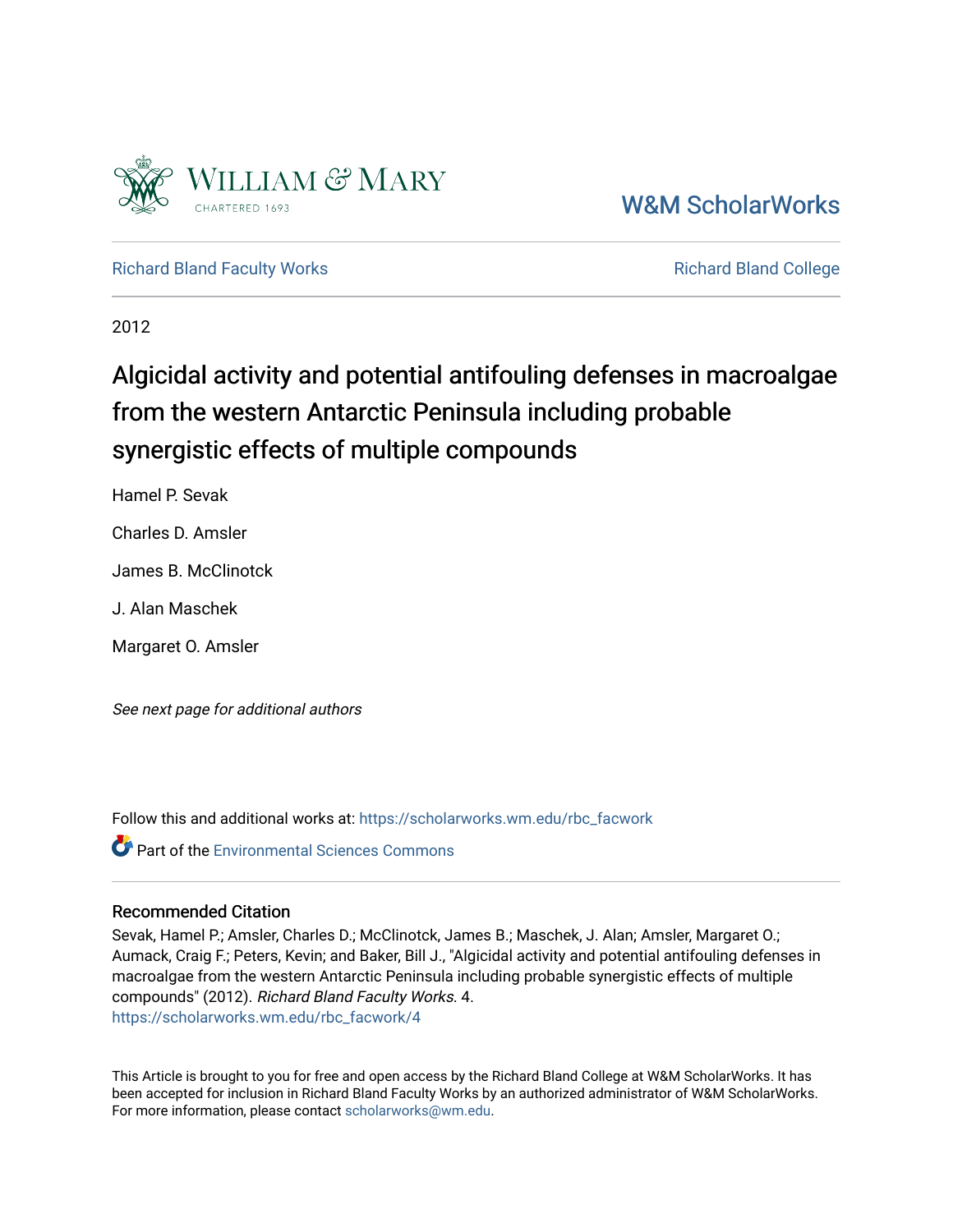# Authors

Hamel P. Sevak, Charles D. Amsler, James B. McClinotck, J. Alan Maschek, Margaret O. Amsler, Craig F. Aumack, Kevin Peters, and Bill J. Baker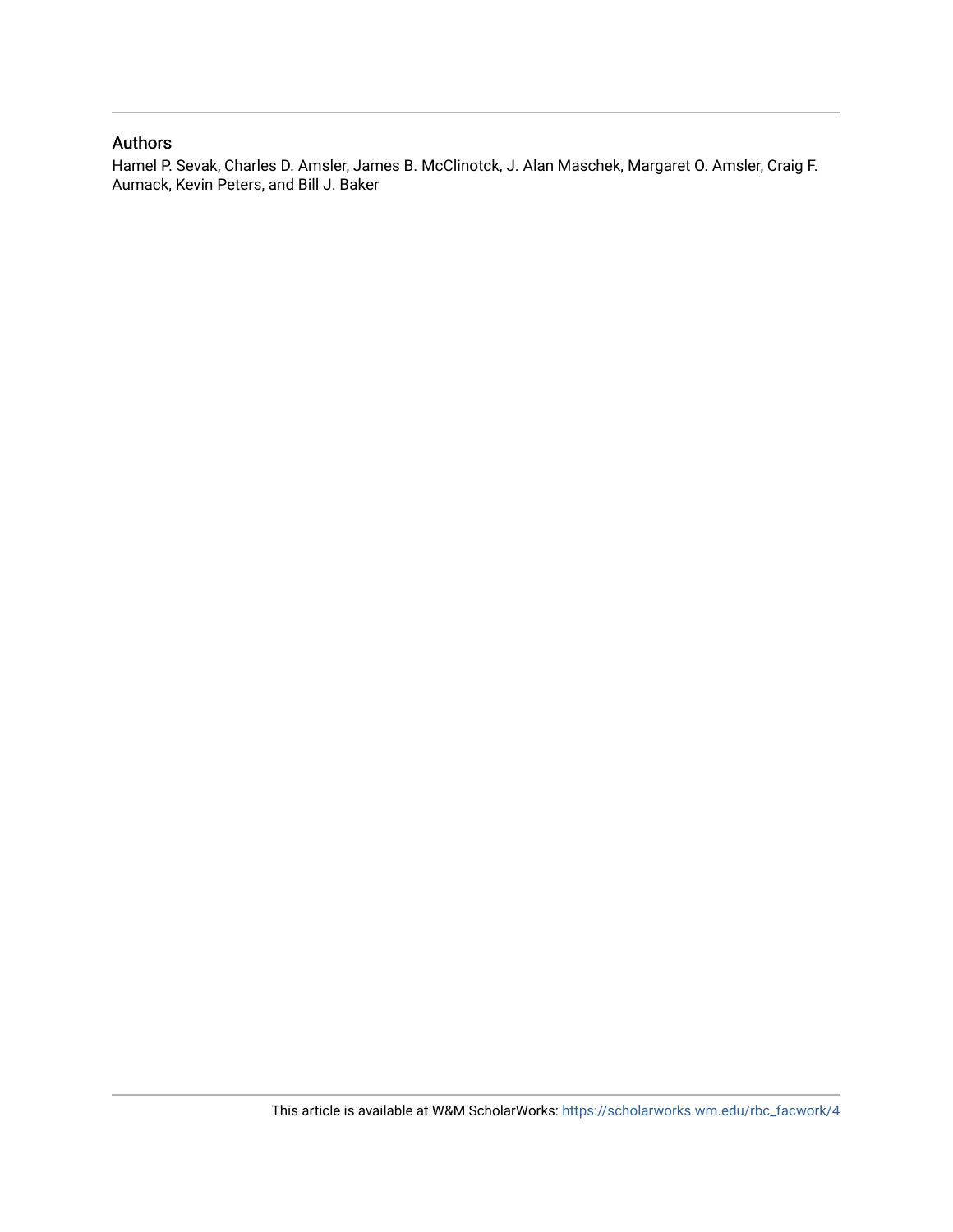### Short communication

# **Algicidal activity and potential antifouling defenses in macroalgae from the western Antarctic Peninsula including probable synergistic effects of multiple compounds**

### Hamel P. Sevak<sup>1</sup>, Charles D. Amsler<sup>1,\*</sup>, James B. McClintock<sup>1</sup>, J. Alan Maschek<sup>2</sup>, Margaret O. Amsler<sup>1</sup>, Craig F. Aumack<sup>1</sup>, Kevin J. Peters<sup>1</sup> and Bill J. Baker<sup>2</sup>

<sup>1</sup> Department of Biology, University of Alabama at Birmingham, Birmingham, AL 35294-1170, USA, e-mail: amsler@uab.edu

2 Department of Chemistry , University of South Florida, Tampa, FL 33620, USA

\*Corresponding author

### **Abstract**

 Insoluble crude extract fractions of 11 species of Antarctic macroalgae were screened for algicidal activity against sympatric diatoms. Medium pressure liquid chromatography (MPLC) fractions of soluble extracts of four species were also screened. Levels of activity in insoluble fractions were lower than in previously examined corresponding soluble fractions. Combined MPLC fractions had lower activity than unfractionated extracts in three species, but in two, specific fractions with activity were identified. Combined soluble fractions of a fourth species retained strong activity but no individual fraction had activity even at tenfold higher concentrations, indicating that activity probably results from synergistic interactions between multiple compounds.

**Keywords:** algicide; Antarctica; biofouling; chemical defenses; diatoms; synergy.

 Hard bottom communities along the western Antarctic Peninsula are dominated by dense, high biomass assemblages of macroalgae that provide food and cover for a wide variety of other organisms (Wiencke and Amsler 2012). The vast majority of the macroalgal biomass present resists direct herbivory by producing chemical defenses (Amsler et al. 2005a, 2008, 2009a). Another feature of the macroalgal assemblage is a relative lack of biofouling by microscopic or filamentous algae (Peters 2003, Amsler et al. 2009b). A primary reason for this is probably grazing by high densities of amphipods and other small herbivores commonly associated with the macroalgae (Peters 2003, Amsler et al. 2009b, Aumack et al. 2011 ). However, some macroalgal species remain relatively free of diatom biofouling in the absence of these grazers (Aumack et al. 2011), suggesting the possibility of macroalgal chemical defenses against diatoms in addition to those known for resistance to herbivores.

 Numerous studies have reported that macroalgal extracts or specific compounds isolated from macroalgae have algicidal or other potential anti-biofouling activity *in vitro* (e.g., review by Bhadury and Wright 2004). However, *in vitro* bioactivity only indicates a potential for ecologically relevant effects since the active compounds would have to be present at the macroalgal surface and in sufficient concentrations to function as fouling defenses in nature (Steinberg and de Nys 2002). Such ecologically relevant activity has so far been demonstrated in only a small number of macroalgae (reviewed by Lane and Kubanek 2008, Amsler 2012). As a first step towards identifying compounds responsible for possible antifouling defense in Antarctic macroalgae, our research group previously reported on *in vitro* algicidal bioactivity in the seawater-soluble portions of lipophilic and hydrophilic crude extracts of 22 species of macroalgae from the western Antarctic Peninsula (Amsler et al. 2005b). Anti-diatom bioactivity was common and often strong in these extracts, and a total of eight extracts from seven species were identified as particularly interesting for further study.

 The work reported herein had two goals. First, to examine the seawater insoluble components of the macroalgal crude extracts that could not be bioassayed by the technique utilized by Amsler et al. (2005b). This was done for ten of the species studied previously plus one additional species. The second goal was to begin bioassay-guided fractionation of four of the eight algicidal extracts previously identified as those most likely to contain compounds that might ultimately be found to have ecologically relevant anti-diatom bioactivity.

 We dried seawater insoluble components of both lipophilic and hydrophilic crude extracts of ten macroalgal species onto plate well bottoms and bioassayed against the sympatric diatom *Syndroposis* sp. The strain utilized has also been used in several related studies with extracts of algae and invertebrates collected from the Antarctic Peninsula (McClintock et al. 2004, Amsler et al. 2005b, Peters et al. 2010, Koplovitz et al. 2011) and was chosen because small pennate diatoms are commonly observed epibionts on macroalgae and invertebrates in these communities (C. Amsler, personal observations). Only the seawater insoluble component of the lipophilic extract was assayed from *Gymnogongrus turquetii* because the hydrophilic extract was lost during preparation. Six of the 21 extracts had significant algicidal bioactivity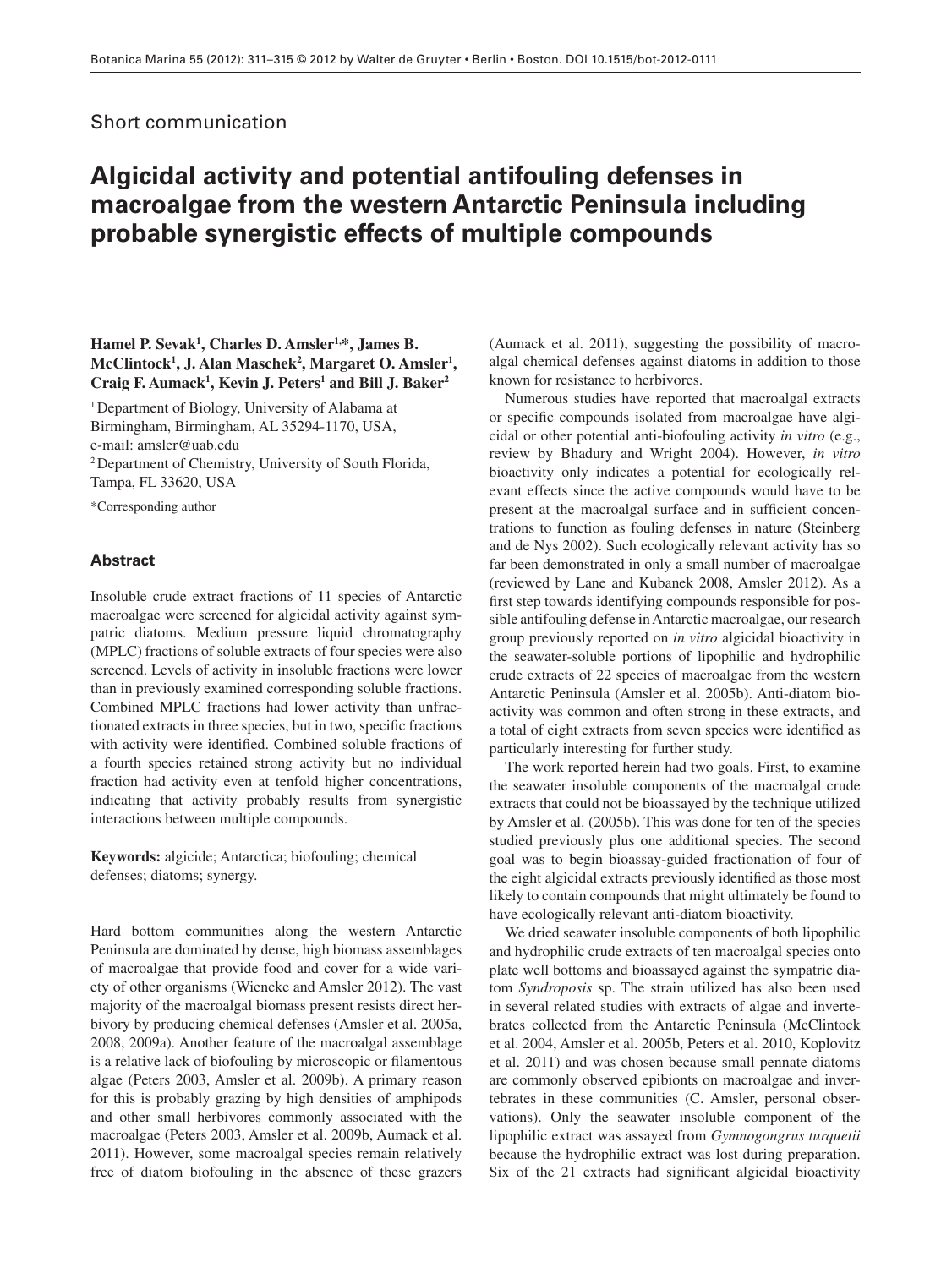|                                    | Insoluble fraction, lipophilic extract <sup>4</sup> |                |           |                | Insoluble fraction, hydrophilic extract <sup>4</sup> |              |                |                |
|------------------------------------|-----------------------------------------------------|----------------|-----------|----------------|------------------------------------------------------|--------------|----------------|----------------|
|                                    | Control                                             | $0.3\times$    | $1\times$ | 3x             | Control                                              | $0.3\times$  | $1\times$      | 3x             |
| Rhodophyceae <sup>5</sup>          |                                                     |                |           |                |                                                      |              |                |                |
| Curdiea racovitzae                 | 0.67                                                | $\mathfrak{2}$ | 98.33     | 100            | 0.33                                                 | 0.33         | $\theta$       | $\overline{2}$ |
| Hariot                             | B                                                   | B              | A         | A              | $\mathbf{A}$                                         | $\mathsf{A}$ | $\overline{A}$ | A              |
| Gigartina skottsbergii             | $\theta$                                            | $\overline{0}$ | $\Omega$  | 0.33           | 0.33                                                 | 1.67         | 0.33           | 1              |
| Setchell et Gardner                | A                                                   | A              | A         | A              | A                                                    | A            | A              | A              |
| Gymnogongrus turquetii Hariot      | 0.33                                                | 4              | 7.67      | 22.67          | n.d.                                                 | n.d.         | n.d.           | n.d.           |
|                                    | $\mathcal{C}$                                       | B              | B         | A              |                                                      |              |                |                |
| Iridaea cordata (Turner) Bory      | 0.33                                                | 0.67           | 3         | 2.67           | 1.67                                                 | 1            | 2.67           | 4.33           |
|                                    | A                                                   | A              | A         | A              | A                                                    | A            | A              | A              |
| Myriogramme mangini (Gain)         | $\overline{0}$                                      | 2.33           | 100       | 100            | 1                                                    | 1.67         | 1.67           | 1.67           |
| Skottsberg                         | C                                                   | B              | A         | A              | A                                                    | A            | A              | A              |
| Myriogramme smithii (Hooker f. et  | 0.67                                                | 3              | 2.67      | 4.67           | $\Omega$                                             | 0.67         | 0.33           | 3.33           |
| Harvey) Kylin                      | $\mathsf{A}$                                        | A              | A         | A              | B                                                    | AB           | B              | A              |
| Palmaria decipiens (Reinsch)       | $\theta$                                            | 1              | 1.33      | 7.33           | 1.67                                                 | 1.33         | 2              | 0.67           |
| R. W. Ricker                       | B                                                   | B              | B         | A              | A                                                    | $\mathsf{A}$ | A              | A              |
| Trematocarpus antarcticus (Hariot) | $\overline{0}$                                      | 0.67           | 66.33     | 100            | 1                                                    | 0.33         | 1.67           | 1              |
| Fredericq et R. L. Moe             | B                                                   | B              | A         | A              | A                                                    | A            | $\mathbf{A}$   | A              |
| Varimenia macropustulosa           | 0.67                                                | 1.33           | 2.33      | $\overline{4}$ | $\Omega$                                             | 1.67         | 1              | 3.67           |
| R.L. Moe <sup>6</sup>              | A                                                   | A              | A         | A              | A                                                    | A            | A              | A              |
| Phaeophyceae <sup>5</sup>          |                                                     |                |           |                |                                                      |              |                |                |
| Ascoseira mirabilis                | $\Omega$                                            | 3.33           | 3         | 100            | 0.67                                                 | 0.67         | $\overline{4}$ | 77.67          |
| Skottsberg                         | C                                                   | B              | B         | A              | B                                                    | B            | B              | A              |
| Himantothallus grandifolius (A. et |                                                     | 0.67           | 0.67      | 97.67          | 0.33                                                 |              | 2.67           | 9.33           |
| E. S. Gepp) Zinova                 | B                                                   | B              | B         | A              | B                                                    | B            | AB             | A              |

**Table 1** Percentage of diatom cells<sup>1</sup> dead after 3 days exposure to insoluble macroalgal extracts<sup>2</sup>.

Mean percent dead. Letters below means indicate results of statistical analyses<sup>3</sup>; means with the same letters are not statistically different (Tukey's *post hoc* test; p>0.05). Controls=f/2 media (McLachlan 1973) only. 0.3×, 1×, and 3× indicate the concentration of macroalgal extract compared to the "natural" concentration of the extract on a surface area basis calculated as mass of extract per unit surface area of alga. n.d. = not determined. The diatom utilized in bioassays is a chain-forming strain of *Syndroposis* sp. originally isolated from shallow subtidal green algae near Palmer Station (McClintock et al. 2004). <sup>2</sup>Macroalgae were collected by scuba diving in mid-May 2007 and February to June 2008 at 2-40 m depth within 3.5 km of Palmer Station on Anvers Island off the western Antarctic Peninsula (64° 46′S, 64° 03′W). Freshly collected macroalgal thalli from multiple individuals per species were weighed wet and their volumes calculated based on previously determined wet weight to volume ratios (Amsler et al. 2005a). The thalli were then frozen and stored at  $-20^{\circ}$ C until used for chemical extractions. To determine conversions for dry extract yield per unit algal surface area (mg extract cm<sup>-2</sup>), wet weight to surface area conversions were determined from multiple  $(1-6)$  2.1 cm diameter thallus disks cut from each of five individuals of each macroalgal species, blotted dry, and weighed. Since all of the macroalgal species used are relatively thin, blade-forming algae, the height of each disk was ignored in the mass to surface area conversion. <sup>3</sup>Statistical analyses were performed using SAS software. Data were arcsine (square root) transformed and subjected to Levene's test for homogeneity of variance, which tests squared deviations of scores from the group means. The transformed data were compared with one way ANOVA followed by Tukey's post hoc test. <sup>4</sup>Crude extracts were prepared as described by Amsler et al. (2000, 2005a) . Thalli from multiple, haphazardly selected individuals of each species were extracted in three changes of 1:1 CH<sub>2</sub>Cl<sub>2</sub>:methanol (24 h per exchange), which when combined resulted in a lipophilic crude extract. This was then followed by three changes (24 h each) of 1:1 methanol:water, resulting in hydrophilic extracts. For use in insoluble crude extract bioassays, lipophilic crude extracts were resuspended in 80% methanol in seawater and insoluble components precipitated by centrifugation (Amsler et al. 2000). The supernatant was dried under reduced pressure then resuspended in 4% methanol in seawater, and the insoluble components in the suspension were precipitated by centrifugation and combined with the insoluble pellet from the first precipitation. This combined material comprised the insoluble component of the lipophilic extract that was utilized in bioassays. Hydrophilic crude extracts were similarly resuspended in 4 % methanol in seawater. The insoluble components in the suspension were separated by centrifugation and served as the insoluble component of the hydrophilic extract for bioassays. <sup>5</sup>The bottom surface of each well acted as a substitute for a surface of each algal thallus. Seawater-insoluble components of both lipophilic and hydrophilic crude extracts were coated on the bottom of the well at the surface area-normalized "natural concentration"  $(1 \times)$ which assumes that the extracted compounds originated only at the macroalgal surface. Because this assumption could result in over estimation of the true distribution of compounds within a thallus, we also tested 0.3-fold  $(0.3 \times)$  the "natural concentration." For comparisons with previous studies, threefold  $(3 \times)$  the "natural concentration" was additionally tested in each assay. The control treatments in all experiments consisted of f/2 media (McLachlan 1973 ) in wells treated with only the solvents used to coat the extracts in the experimental wells. The sample size was three replicate wells for each concentration. Bioassays were performed using Falcon 3070 96-well, culture treated plates (Becton, Dickinson and Company, Franklin Lakes, NJ, USA). In order to avoid drying of extract onto the vertical surfaces of the wells, solubilized extracts were transferred to the well in multiple aliquots that covered only the bottom (Peters et al. 2010, Koplovitz et al. 2011). Each aliquot was dried under reduced air pressure before the next aliquot was applied. Thereafter, 40 μ l each of pre-chilled f/2 medium and of diatoms in f/2 media (concentrated by sedimentation in a conical centrifuge tube) were then added to each well. The cells were then incubated for 3 days at 1°C with 12:12, L:D photoperiod. Fluorescein diacetate and Evan's blue stains were used to determine diatom survival, as previously described in Amsler et al. (2000). <sup>6</sup>V. *macropustulosa* was incorrectly reported as *Pachymenia orbicularis* (Zanardini) Setchell *et* Gardner in Amsler et al. (2005b) .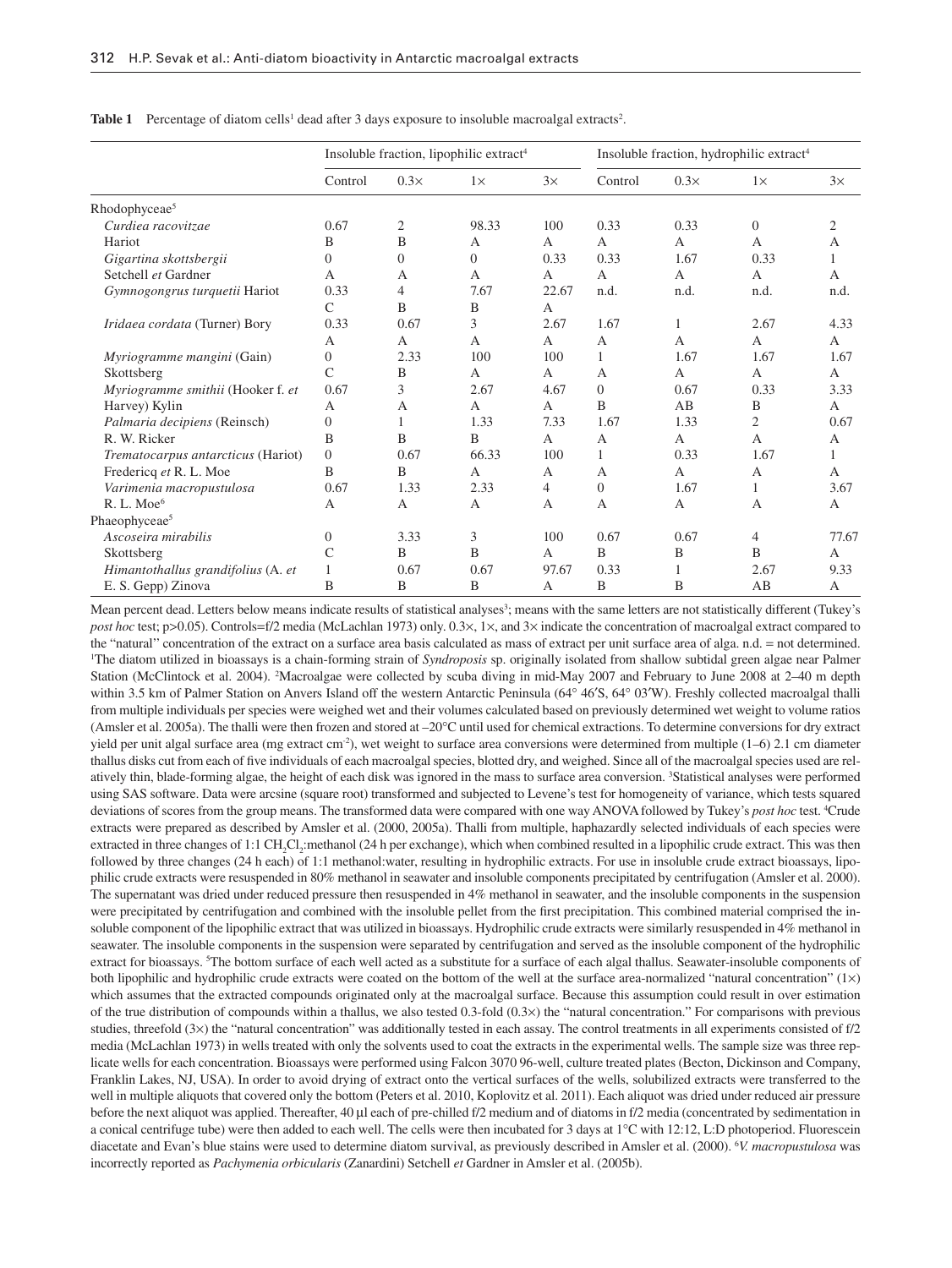at  $1 \times$  "natural concentration" (Table 1) although a majority of the diatoms were killed in only three of the  $1 \times$  extracts (lipophilic extracts from *Curdiea racovitzae, Myriogramme mangini,* and *Trematocarpus antarcticus* ). Only three extracts (lipophilic extracts of *G. turquetii* , *M. mangini,* and *Ascoseira mirabilis*) had significant activity at 0.3×, and all caused only relatively low diatom mortality. Overall, the insoluble components of hydrophilic extracts displayed less bioactivity than the insoluble components of lipophilic extracts.

Crude extract components soluble in seawater (with 2%) methanol) of all the species studied here except *Palmaria decipiens* had been previously bioassayed at 0.3×, 1× and 3× concentrations with this same diatom species (Amsler et al. 2005b). A major reason for the exclusion of insoluble components from that and previous studies was that their precipitates often interfered with the staining technique used to distinguish live from dead cells. Drying them onto the bottom of the plate wells, as done here, resolved this issue and allowed those components to be examined for algicidal bioactivity as well. The data from these two studies taken together mean that all chemical components of these species' crude extracts have now been assayed. Amsler et al. (2005b) also observed relatively more algicidal activity in soluble components of the lipophilic crude extracts relative to hydrophilic extracts. However, the soluble components (Amsler et al. 2005b) were overall much more bioactive than the insoluble components assayed here, particularly at  $0.3 \times$  and  $1 \times$  concentrations. Comparing the results of the two studies extract by extract, in

many cases there was no significant bioactivity here in extracts that were significantly bioactive in Amsler et al. (2005b). That is somewhat surprising for the lipophilic crude extracts since a large percentage of each was not soluble in seawater with 2 % methanol. This may be due to the differences in presentation, with diatoms immersed in the soluble components vs. diatoms in contact only with a surface coated with the insoluble components. However, it also suggests that if in fact any of the algicidal compounds contained in the extracts have ecologically relevant anti-diatom activity in nature, it may be more likely that they are compounds released into the surface boundary layer rather than adherent to the algal surface. The only extract that had significant bioactivity here but not in the corresponding, soluble extract examined by Amsler et al. (2005b) was the  $3 \times$  insoluble fraction of the *Himantothallus grandifolius* lipophilic extract.

Amsler et al. (2005b) identified soluble portions from eight crude extracts (from seven species) that had antidiatom bioactivity at  $1 \times$  but that had not been observed to have anti-herbivore activity in other studies (Amsler et al. 2005a). Although bioactive compounds in these extracts could have been selected for because of other activity such as anti-pathogen function, Amsler et al. (2005b) suggested these extracts would likely be the best candidates to potentially find algicidal compounds with ecological bioactivity specific to diatoms. Four of these extracts were fractionated by medium pressure liquid chromatography (MPLC) and bioassayed in the current study.

|                                |          | % Dead; All fractions combined <sup>2</sup> | Individual fractions <sup>2</sup> |            |       |                     |
|--------------------------------|----------|---------------------------------------------|-----------------------------------|------------|-------|---------------------|
|                                | Control  | $1\times$                                   | $3\times$                         | $10\times$ | Total | Active $(10\times)$ |
| Rhodophyceae                   |          |                                             |                                   |            |       |                     |
| Georgiella confluens           | 0.67     |                                             | 3.33                              | 99         | 27    |                     |
| (Reinsch) Kylin                | B        | B                                           | B                                 | A          |       |                     |
| Gigartina skottsbergii         | 1.67     |                                             | 0.33                              | 0.33       | 37    | n.d.                |
|                                | A        | А                                           | A                                 | A          |       |                     |
| Trematocarpus antarcticus      | 0.33     | 99.33                                       | 99                                | 99.67      | 24    | $\theta$            |
|                                | B        | A                                           | A                                 | A          |       |                     |
| Phaeophyceae                   |          |                                             |                                   |            |       |                     |
| Desmarestia antarctica         | $\Omega$ | 0.33                                        | 5                                 | 99         | 14    |                     |
| R.L. Moe et Silva <sup>3</sup> | B        | B                                           | В                                 | А          |       |                     |

Table 2 Effect on diatom cells of MPLC fractions of macroalgal extracts<sup>1</sup>.

 Mean percent dead. Letters below means indicate results of statistical analyses; means with the same letters are not statistically different (Tukey's test, p>0.05). Controls=f/2 media (McLachlan 1973) with 2% methanol only. 1×, 3×, and 10× indicate the concentration of the combined or individual fractions compared to the "natural" concentration of the extract on a wet weight basis calculated as mass of extract per unit wet mass of algae. n.d.=not determined. <sup>1</sup>All information as specified in Table 1 except where otherwise noted. Macroalgal collections were made February to April 2003. 2 Lipophilic crude extracts prepared following Amsler et al. (2005a) were fractionated by MPLC (Isco CombiFlash, Isco ReadiSep silica column; Teledyne Isco, Lincoln, NE, USA) using a linear solvent gradient of 100% hexanes to 100% EtOAc (ethyl acetate) to 20% MeOH in EtOAc over 50 min. Bioassay methods were as described previously for crude extracts presented in solution (Amsler et al. 2000, 2005b, McClintock et al. 2004). Macroalgal fraction concentrations used in bioassays were at their "natural concentration", defined as the mass of dry extract fraction per unit algal thallus on a volumetric basis. MPLC-generated fractions were diluted with f/2 and 2% methanol and then added to an equal volume (40 μl) of concentrated diatoms in f/2. Final extract concentrations were 1×, 3×, or 10× the "natural concentration" and assays were performed in Falcon 3070 96-well, culture treated plates (Becton, Dickinson and Company). The cells were then incubated with the extract fractions for 3 days at 1°C with 12:12, L:D photoperiod. Initially, all MPLC fractions were combined (essentially reconstituting the original crude extract). Thereafter, individual fractions were bioassayed as indicated by the results of the combined fractions. <sup>3</sup>Comparable to "first year" *D. antarctica* in Amsler et al. (2005b).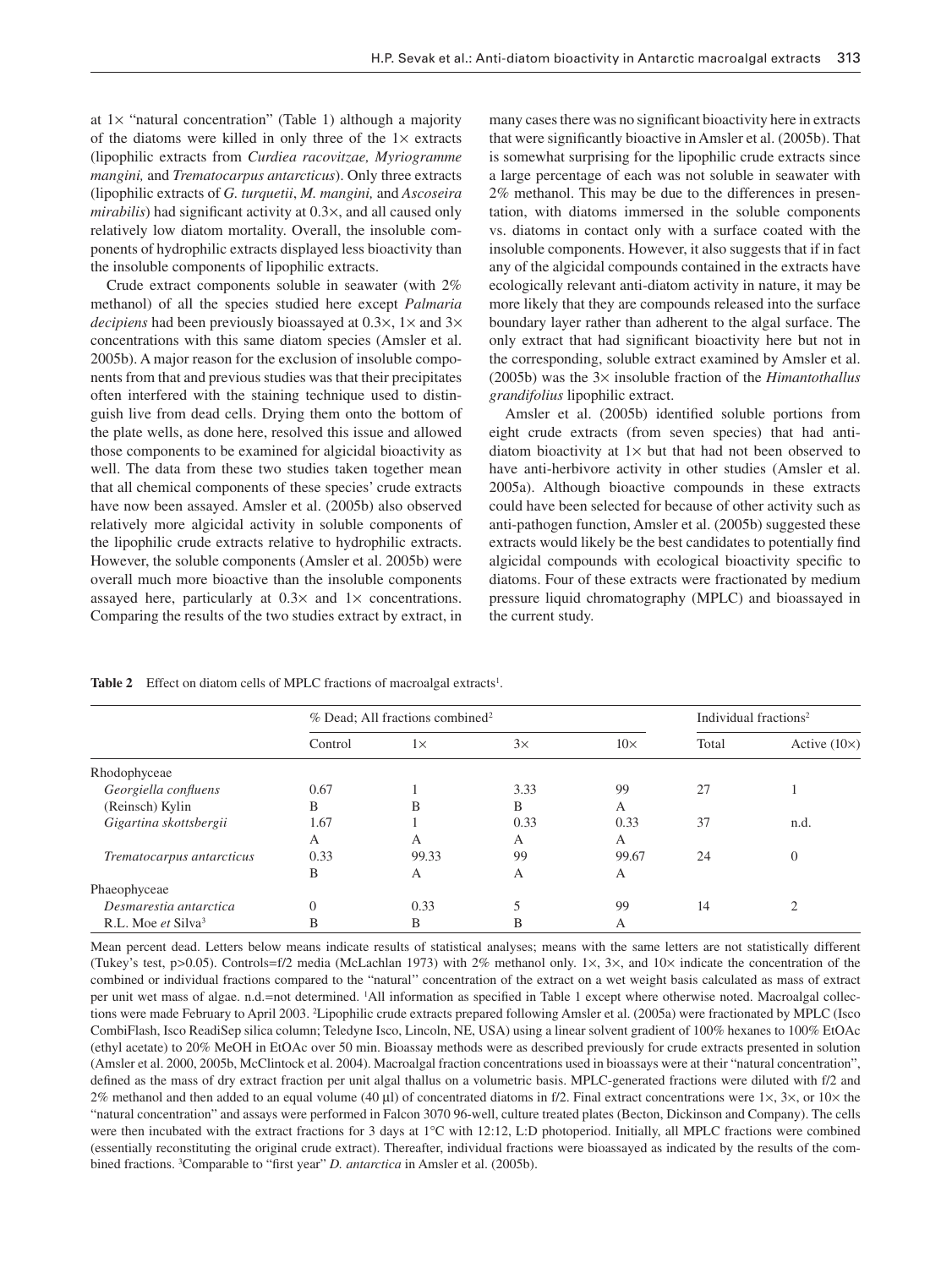No algicidal activity was detected in bioassays with 37 combined extract fractions of *Gigartina skottsbergii* at any concentration (Table 2;  $F_{3,11} = 0.75$ , p=0.5525). Thus, no individual fractions of *G. skottsbergii* were bioassayed. In 27 combined extract fractions of *Georgiella confluens* and 14 combined extract fractions of *Desmarestia antarctica* , significant differences between controls and combined fractions were observed  $(F_{3,11} = 53.78, p < 0.0001$  and  $F_{3,11} = 290.48$ , p<0.0001, respectively; Table 2). In each species, only the  $10\times$  combined extract was significantly different from controls (Table 2). Only one 10× MPLC fraction of *G. confluens* had significant bioactivity by itself  $(49\%$  mortality, p<0.05). Two non-sequential MPLC fractions of *D. antarctica* had 99 or 100% mortality at  $10 \times (p<0.05$  in each), while the remaining fractions had insignificant mortality levels of 5% or less. In *Trematocarpus antarcticus* , 24 combined MPLC fractions displayed significant algicidal activity  $(F_{3,11} = 426.69)$ ,  $p<0.0001$ ; Table 2) with all three concentrations significantly different from controls and with almost all diatoms killed in each concentration. However, no individual fraction displayed bioactivity against diatoms higher than 5.67% mortality, even at  $10 \times (p > 0.05$  in all cases).

 The seawater-soluble component of lipophilic extracts of all four of these species killed 100% of diatoms at both  $1 \times$  and  $3 \times$  concentrations in our previous study, as did  $0.3 \times$ concentrations of *Desmarestia antarctica* and *Trematocarpus antarcticus* (Amsler et al. 2005b). The combined fraction bioassays in the current study were essentially recombined crude extracts. That bioactivity in them was lost completely in *Gigartina skottsbergii* and below the 10× concentration in *Georgiella confluens* and *D. antarctica* suggests the responsible bioactive compounds were degraded during the fractionation process. Nonetheless, the observation that significant algicidal activity remained in specific fractions of *G. confluens* and *D. antarctica* extracts at  $10\times$  makes these fractions candidates for further bioassay-guided purification and compound identification. The ultimate goal would be to identify and structurally characterize metabolites responsible for the anti-diatom activity and then to look for these compounds on the surface of the living macroalgae (e.g., Dworjanyn et al. 1999, Lane et al. 2009). If they were found to be present on the surface and at concentrations sufficient for the algicidal effects observed *in vitro,* it would be likely that they play an ecologically relevant antifouling role.

 In contrast, the combined extract fractions of *Trematocarpus antarcticus* retained strong bioactivity even at the  $1 \times$  concentration. Either the responsible metabolites are more stable during fractionation than in the other species or they retain bioactivity at much lower concentrations (as already noted, Amsler et al. (2005b) reported 100% mortality at  $0.3 \times$ , which was the lowest concentration tested). Regardless, none of the 24 individual fractions had bioactivity above baseline even at  $10\times$  concentrations. This indicates that more than one compound in combination is probably responsible for the algicidal activity and that the effect is likely to be synergistic rather than simply additive. Probable synergistic effects of multiple antifouling compounds have been reported with extract fractions of sea stars (Greer et al. 2006) and individual alkaloids elaborated by a tunicate have been reported to have synergistic effects in controlling biomedically relevant bacteria (Rinehart et al. 1987). Otherwise, we are not aware of documented examples of synergistic effects of bioactive compounds from marine organisms. This is more likely an indication of the practical difficulties of identifying synergism rather than synergistic effects being very uncommon in nature. For example, to be able to say conclusively that synergism was occurring with bioactive compounds in *T. antarcticus*, we would potentially need to bioassay all possible combinations of the 24 extract fractions to see which combinations of two or more of the fractions restored algicidal activity. Nevertheless, synergism of multiple compounds remains the most likely explanation for the effects reported here.

#### **Acknowledgements**

 We are grateful to Dr. R. A. Angus for advice on statistical analyses and to the employees and subcontractors of Raytheon Polar Services Company for outstanding logistical support in Antarctica. We also thank G. Pohnert and two anonymous reviewers for constructive comments on an earlier version of the manuscript. This research was facilitated by National Science Foundation awards to CDA and JBM (OPP-0125181, OPP-0442769, ANT-0838773) and to BJB (OPP-0125152, OPP-0442857, ANT-0838776).

#### **References**

- Amsler, C.D. 2012. Chemical ecology of seaweeds. *In:* (C. Wiencke and K. Bischof, eds.) *Seaweed biology: novel insights into ecophysiology, ecology and utilization* . Springer-Verlag, Berlin, pp. in press .
- Amsler, C.D., C.B. Moeller, J.B. McClintock, K.B. Iken and B.J. Baker. 2000. Chemical defenses against diatom fouling in Antarctic marine sponges. *Biofouling 16:* 29-45.
- Amsler, C.D., K. Iken, J.B. McClintock, M.O. Amsler, K.J. Peters, J.M. Hubbard, F.B. Furrow and B.J. Baker. 2005a. Comprehensive evaluation of the palatability and chemical defenses of subtidal macroalgae from the Antarctic Peninsula. *Mar. Ecol. Prog. Ser.* 294: 141-159.
- Amsler, C.D., I.N. Okogbue, D.M. Landry, M.O. Amsler, J.B. McClintock and B.J. Baker. 2005b. Potential chemical defenses against diatom fouling in Antarctic macroalgae. *Bot. Mar. 48:* 318 – 322.
- Amsler, C.D., J.B. McClintock and B.J. Baker. 2008. Macroalgal chemical defenses in polar marine communities. *In:* (C. D. Amsler, ed.) *Algal Chemical Ecology* . Springer-Verlag, Berlin, Heidelberg, pp. 91-103.
- Amsler, C.D., K. Iken, J.B. McClintock and B.J. Baker. 2009a. Defenses of polar macroalgae against herbivores and biofoulers. *Bot. Mar. 52:* 535 – 545.
- Amsler, C.D., M.O. Amsler, J.B. McClintock and B.J. Baker. 2009b. Filamentous algal endophytes in macrophytic Antarctic algae: prevalence in hosts and palatability to mesoherbivores. *Phycologia 48:* 324 – 334.
- Aumack, C.F., C.D. Amsler, J.B. McClintock and B.J. Baker. 2011. Impacts of mesograzers on epiphyte and endophyte growth associated with chemically defended macroalgae from the western Antarctic Peninsula: a mesocosm experiment. *J. Phycol. 47:*  $36 - 41$ .